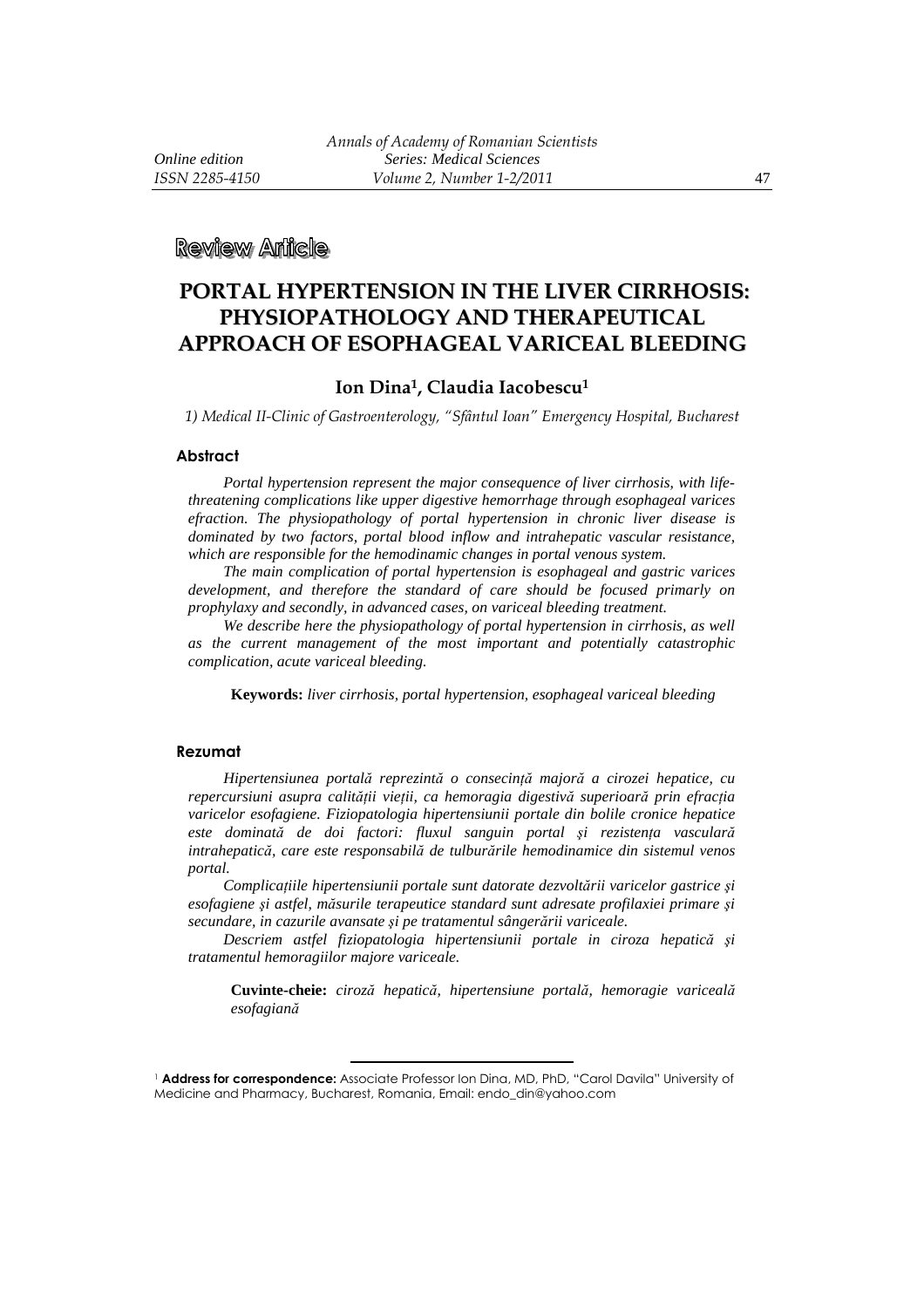#### **Introduction**

Chronic liver diseases, particularly liver cirhossis are progressive conditions, that may present either in a compensated form in early stages, or in advanced cases, as the disease evolves, with certain manifestation of portal and parenchymatous decompensation. Portal hypertension develops when liver cirrhosis progresses, and is associated with several complications, including bleeding from esophageal varices or in portal decompensation with ascites, complications like spontaneous bacterial peritonitis or hepatorenal syndrome (1). So, the management of a patient with liver cirrhosis and portal hypertension depends on the "grade" of portal hypertension, appreciated by the presence or absence of esophageal varices, or in severe forms by acute variceal hemorrhage, when the primary goal is to control the bleeding and then to prevent the possible rebleeding episodes.

# **Physiopathology of portal hypertension**

Portal hypertension is a hemodymanic abnormality that reffers to a pathological increase in hepatic venous pressure gradient beyond 5 mmHg, with clinical significance at values exceeding 10 mmHg. According to Ohm law applicated for fluids, portal pressure represents the product between the portal flow and the resistance to this flow, *P*   $= Q \times R$ . Therefore, in cirrhosis, portal pressure increases on one hand due to the increase of portal inflow and on the other hand due to the increase of the resistance to portal flow, both intrahepatic and collateral (2). In addition, it is well known the role of the vasoactive factors (3), vasoconstrictor and vasodilatator substances that actively modulates the portal pressure, the active intrahepatic vasoconstriction accounting for 20-30% of the increased intrahepatic vascular resistance (2).

# **Hemodinamic background**

In clinical practice, portal venous pressure is expressed as a gradient, hepatic venous pressure gradient (HVPG) (4), which represents the difference between the wedged hepatic venous pressure (WHVP) that reflects in fact the sinusoidal pressure and the free hepatic venous pressure (FHVP) which is equivalent to systemic venous pressure. Invasive measurement of portal pressure through portal vein catheterization is not routinely used. As we mentioned before, the preffered method for assessing the portal pressure is to determine HVPG, placing a catheter in a hepatic vein via femural or jugular route. First step, the catheter is wedged into one branch of the hepatic vein for measuring the WHVP (normal values between 6-10 mmHg). It was demonstrated that, in liver cirrhosis, WHPG correlates closely with portal pressure (5). Second step consists in removing the tip of the catheter for assessing the FVHP (3-6 mmHg). This correction is neccesary for cases with increases in intraabdominal pressure (2), like cirrhotic ascites.Therefore, by substracting the FHVP from WHVP results the HVPG, with normal values between 3 and 5 mmHg. Indirect assessment of portal pressure measuring HVPG represents the actual standard for diagnosing and monitoring of the portal pressure after pharmacological therapy and after certain therapeutical procedures for decreasing the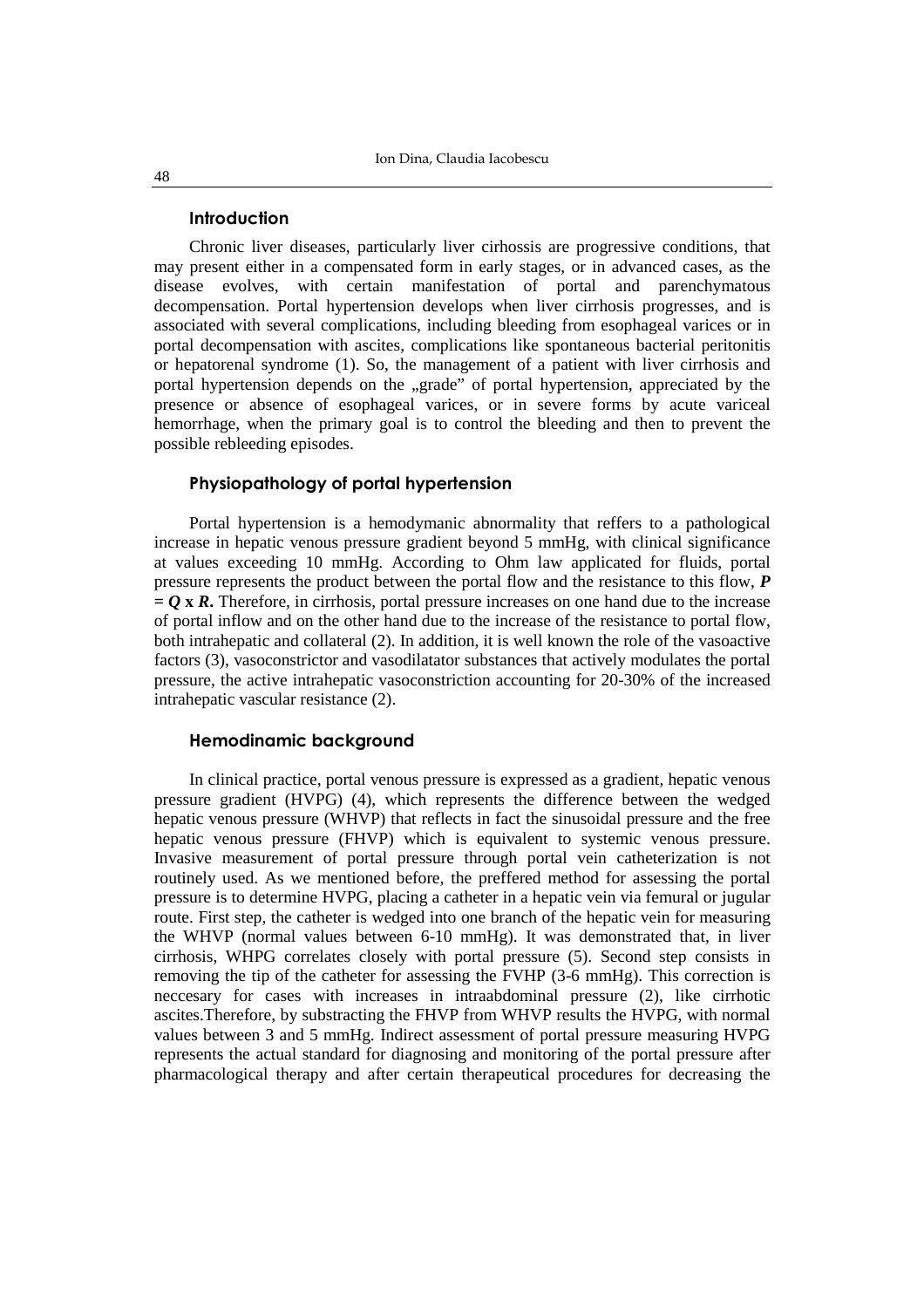portal pressure (6). Changes in HVPG have predictive value for the development of portal hypertension complications, especially variceal bleeding (7). So, portal hypertension is considered clinically significant with esophageal varices development when HVPG exceeds 10 mmHg, while the risk of variceal hemorrhage increases when HVPG is higher then  $12 \text{ mmHg}$  (8).

## **Vascular resistance**

One of the most important determinants of portal hypertension in end-stage liver disease is represented by increased resistance to portal blood flow (9) due to structural abnormalities that characterize liver cirrhosis: fibrosis, regenerative nodules, hepatic arhitectural distorsion. According to Poiseuille law applied to portal circulation, portal vascular resistance is indirectly proportional to the fourth power of the vessel radius. Changes of the vessel diameter can modify the portal resistance. Therefore, the decrease of the vessel radius will determine the increase of the portal vascular resistance, and subsequently of the portal pressure. In liver cirrhosis, vascular changes occur in hepatic microcirculation, and are responsible for the increase in hepatic vascular resistance and for producing the sinusoidal portal hypertension. Perisinusoidal collagen deposition, sinusoid capillarization can contribute to portal hypertension development. In addition, endogenous factors with contractile properties, like myofibroblasts and activated stelatte cells, augment the vascular resistance, acting as a dynamic component.

### **Portal inflow**

The second factor involved in the pathogenesis of portal hypertension is the increase of the portal blood flow, which develops secondary to the splanchnic arteriolar vasodilatation and and to other systemic changes that characterise the hyperdynamic circulation typical for liver cirrhosis. It is generally accepted that splanchnic arteriolar vasodilatation is a multifactorial phenomenon and implies several mechanisms, both local and also neurogenic and umoral factors (10). The augmentation of portal venous inflow in liver cirrhosis on one hand, aggravates the portal hypertension, and on the other hand explains the maintaining of an increased portal pressure despite the developing of portosystemic collaterals that can divert as much as 80% of portal inflow. Splanhnic vasodilatation and more than that, systemic vasodilatation are the main elements of the hyperdynamic state in liver cirrhosis. Variate endogenous vasodilatator substances ( nitric oxide, prostacyclin, endotoxins) are responsible for inducing the specific manifestations like arterial hypotension, hypervolemia, increased cardiac output and decrease of peripheral resistance. Vasodilatator changes are also encountered in pulmonary and gastric circulation and play an important role in hepatopulmonary syndrome and portal gastropahy development (11). Portal hypertension is associated with an expansion of the plasmatic volume, reversible to a low-sodium diet and diuretic therapy (9). Studies from literature state for a relationship between arterial hypotension, the severity of liver failure and the survival rate, suggesting a possible connection between the grade of hyperdynamic circulation and long-term prognosis in liver cirrhosis (12).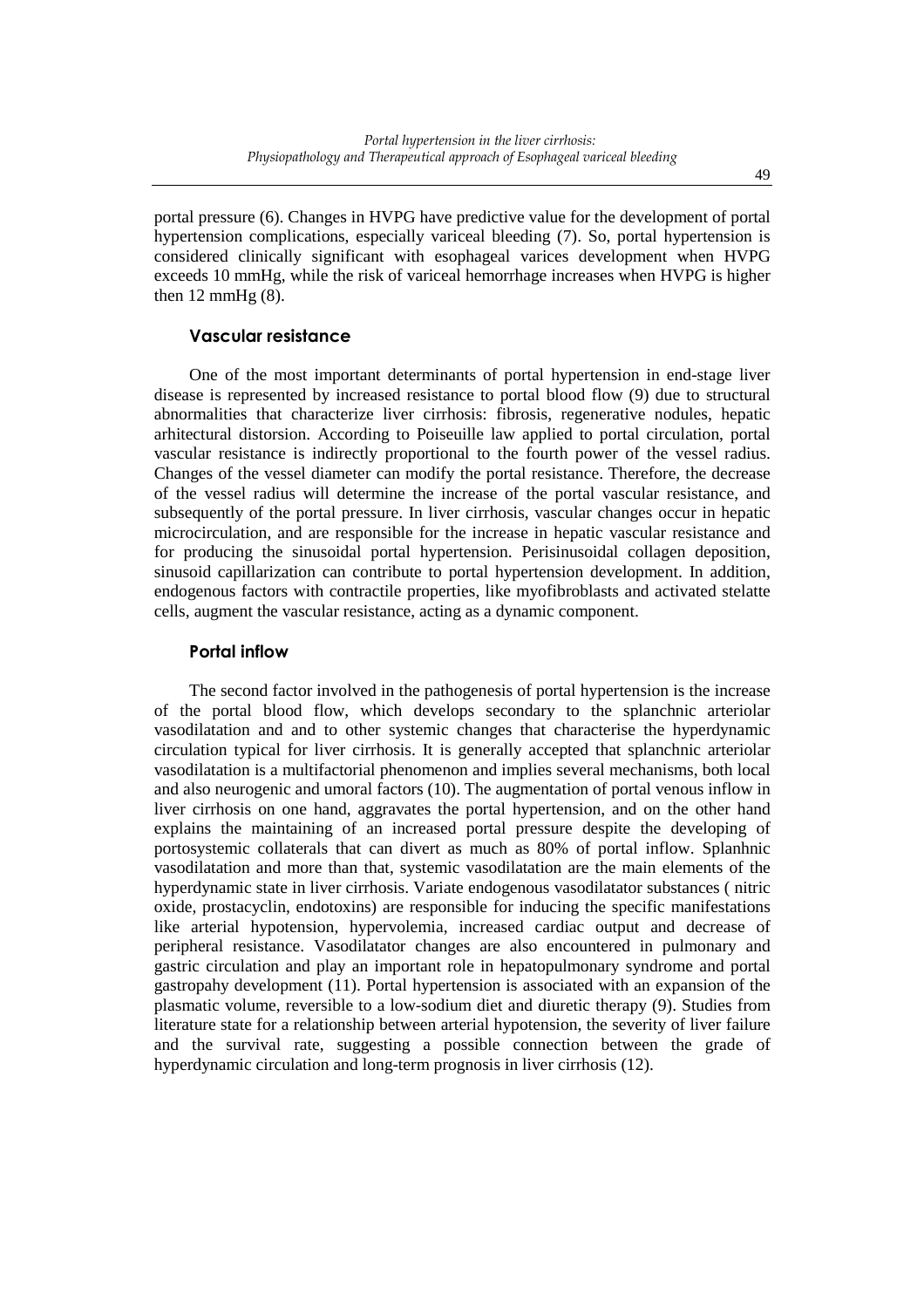#### **Vasoactive factors**

It is now well recognized the role of the vasoactive substances, both vasodilatators and vasoconstrictors in the physiopathology of portal hypertension, in splanhnic vasodilatation development and also in increasing the hepatic and collateral vascular resistance. In liver cirrhosis, high plasmatic concentrations of vasoconstrictors like adrenalin, endothelin, angiotensin II are found and also it has been demonstrated an exaggerated vascular response to these factors, explaining their role in increasing the portal pressure (13). Endothelin 1 is considered the most powerful vasoconstrictor and in addition it has fibrinogenetic properties, influencing both the dynamic and the passive component of the hepatic resistance (14). Angiotensin II also plays an important part in vascular resistance modulation, on one hand due to renin-angiotensin-aldosterone system and on the other hand due to angiotensin II type I receptors, expressed by the stellate cells, leading to contraction and proliferation (15, 16). Therefore, the stellate cells that surround hepatic sinusoids have an active role in increasing the hepatic resistance through a dynamic component. In addition, it has been stressed that the adrenergic neurohumoral system influences this vasoconstrictor response, owing to adrenalin production by stellate cells, with autocrin self-stimulation (17). More than that, it is well known that cirrhotic patients express an increased sympathomimetic tonus. The vasoconstrictor response is counterbalanced by a vasodilatator reaction, ascribed especially to nitric oxide, which is the most well known endogenous vasodilatator substance. It is synthetised in a multitude of tissues from L-arginine, as a result of NO-synthetase action. In liver cirrhosis, intrahepatic production of vasodilatators is reduced due to endothelial cells dysfunction and probably due to an increased hepatic degradation (18). Relative deficiency of NO in liver cirrhosis lead to increase the vascular resistance to portal blood flow, and subsequently to increase the portal pressure. The role of NO in regulating hepatic microcirculation and also splanhnic circulation is now well defined. Vasodilatator mediators are responsible for the hyperdynamic state that characterize liver cirrhosis, through an overproduction, either through a diminished hepatic metabolism, either through liver shunting via collaterals. In addition, there has been noticed a decrease response to vasoconstrictor substances (19). Other studies emphasized the role of intestinal peptides like glucagon, vasoactive intestinal peptide, bile salts, substance P, calcitonin gene-related peptide in splanhnic arteriolar vasodilation, owing to elevated plasmatic levels through portosystemic shunting. Increased levels of plasmatic glucagon are responsible for 30-40% of the splanchnic vasodilation in patients with portal hypertension, suggesting the pathogenic role of glucagon and supporting the use of glucagon antagonist, somatostatin, in the management of variceal bleeding (20).

#### **Esophageal varices and variceal bleeding**

Esophageal varices development represents a major consequence of portal hypertension in liver cirrhosis and is associated with important morbidity and mortality in case of bleeding. HVPG plays a determinant role in varices formation, when exceeds 10 mmHg, with increasing risk of bleeding at values greater than 12 mmHg (21). Esophageal varices are portosystemic collaterals located at the gastroesophageal junction, and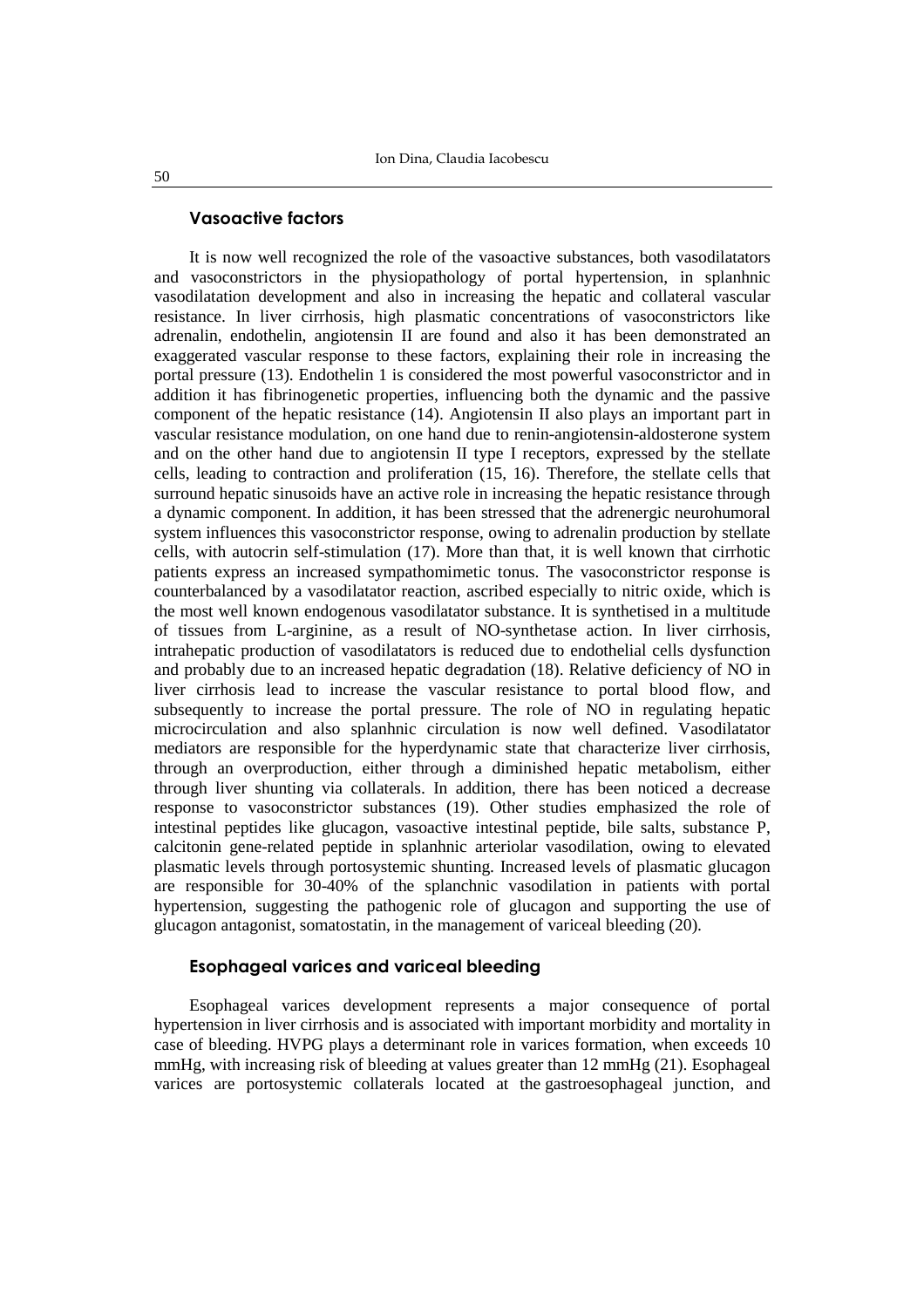decompress the portal system, diverting the portal blood flow in general circulation *(Figure no.1).* 



# **Figure no.1**: *Esophageal varices grade III. Endoscopic aspect.*

Data from literature outlines that the majority of patients with liver cirrhosis develop esophageal varices and their natural course consists in growing and bleeding (22). The rate of development of new varices ranges between 5-12% per year, while the rate of size increasing varies between 6 and 70% every two years (22). Prevalence of esophageal varices among cirrhotic patients is variable, depending on the severity of liver dysfunction. Approximately 30% of patients with liver cirrhosis present with esophageal varices in compensated stage and 60% when the disease become decompensated (23).

Upper digestive endoscopy is the gold standard for diagnosis the presence of varices and all the new patients with liver cirrhosis should be screened to detect esophageal varices (24). Although several noninvasive predictors of the presence of varices have been imagined, like the ratio between platelet count and spleen diameter, no method has been validated for routine use (25). Regarding endoscopic surveillance of esophageal varices, upper digestive endoscopy should be performed every 3 years in cases without varices at first examination; in patients with small varices, the surveillance interval should be 1-2 years, choosing the shorter interval for patients with alcoholic cirrhosis, severe liver dysfunction, endoscopic risk signs for bleeding and faster varices growth (24). Large varices do not need endoscopic surveillance, but prevention of the first bleeding episode should be performed.

Variceal bleeding, the most threatening complication of portal hypertension and liver cirrhosis carries out a poor prognosis and a high mortality rate of 20% at 6 weeks, although several progresses in management of active hemorrhage have been made (26).There have been identified certain predictors for the risk of variceal bleeding: variceal size, severity of liver dysfunction expressed by Child-Pugh score, HVPG greater than 12 mmHg, presence of endoscopic risk signs (27). Among these, variceal size seems to be the most important predictor for the first hemorrhage, as the high risk for bleeding appears in patients with large varices (2). The mechanism of variceal rupture is related to the tension in the varices wall, which is influenced on one hand by vessel diameter and on the other hand by the pressure within the varix, expressed by HVPG. This theory derives from Laplace law, which considers that wall tension is directly proportional with vessel diameter and also with transmural pressure and indirectly proportional with variceal wall thickness. There were documented several risk factors for recurrent variceal bleeding, such as the severity of initial bleeding, aggressive resuscitation with plasma-expanders,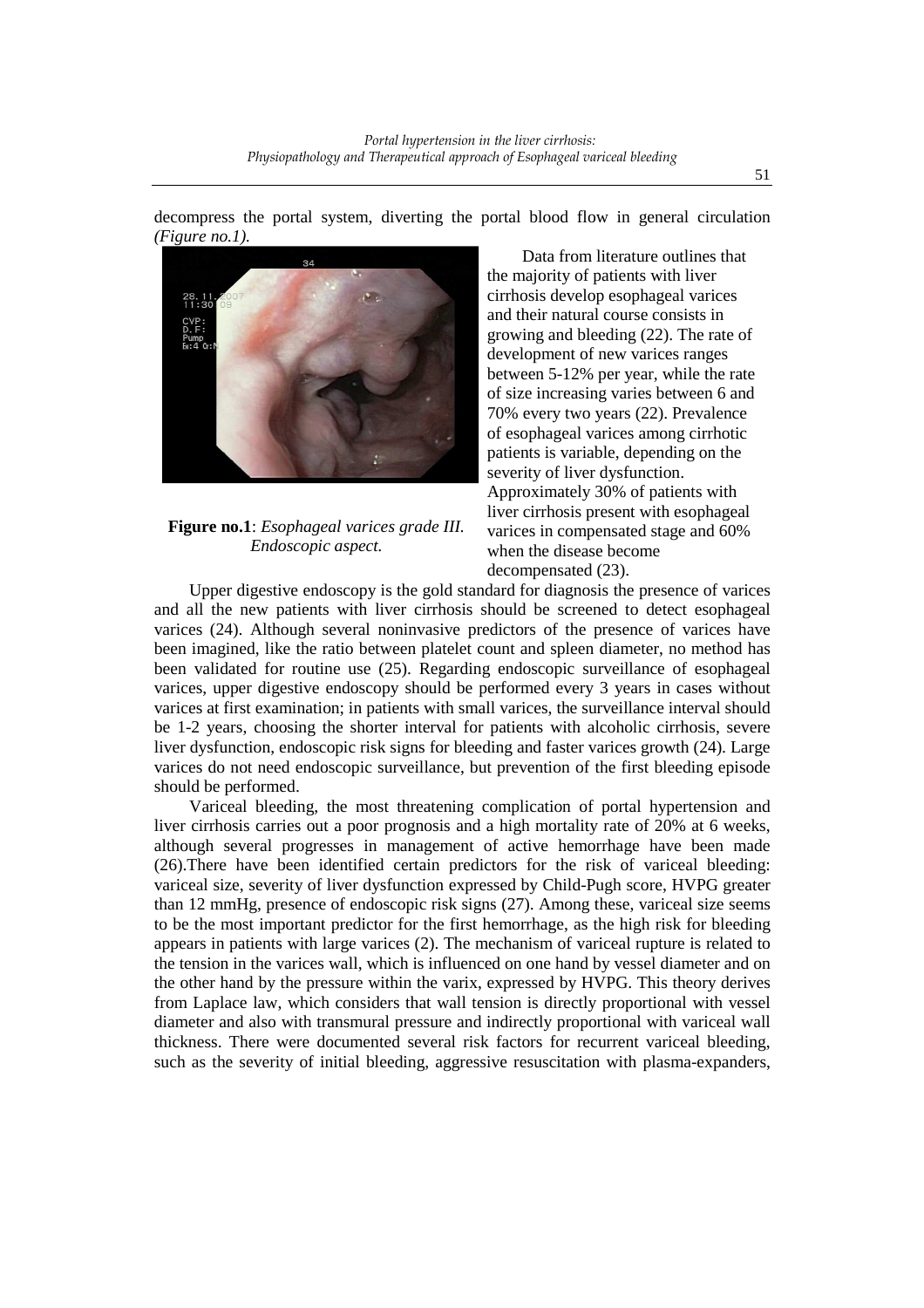clinically apparent, as well as inapparent infections, HVPG, complications of endoscopic treatment, renal failure (28).

#### **Management of variceal bleeding**

#### *Primary prophylaxis*

According to physiopathological mechanisms mentioned earlier, the therapeutical goal for preventing variceal bleeding is to reduce HVPG below 12 mmHg (8,9). In addition, it has been stated that the risk of recurrent bleeding is reduced when HVPG decreases with more 20% from baseline (30). The management of first bleeding episode is conducted according to variceal size. Therefore, in patients with small varices, pharmacological treatment is the option of choice.Non-selective beta-blockers should be used to prevent variceal growth and in those cases associated either with advanced liver disease, either with endoscopic risk signs for bleeding in order to prevent variceal rupture (31). Non-selective beta-blockers decrease the portal pressure through two effects: reduce the cardiac output, which is a beta-1 effect and a beta-2 effect represented by splanchnic vasoconstriction, with secondary decreasing the portal flow (2). Current medication includes propranolol, nadolol or carvedilol for preventing the first variceal hemorrhage. Carvedilol seems to be more effective in reducing the portal pressure comparing to propranolol, although no studies assess the efficacy of carvedilol in primary prophylaxis (32). Isosorbide mononitrate showed no effect in prophylaxis of first bleeding episode and should not be used in patients with liver cirrhosis and portal hypertension, either alone or in combination with beta-blockers (31). The second therapeutical option is reserved to patients with medium or large esophageal varices and consists in prophylactic endoscopic band ligation (31). EBL is more effective than beta-blockers in preventing first variceal hemorrhage, without improving survival rate (31). The study of Tripathi, who compared carvedilol with EBL in preventing the first variceal bleed, outlined an interesting result, that is a lower rate of bleeding with the use of carvedilol, with no differences on long-term survival (32). This is the first trial which demonstrates an advantage of drug therapy over variceal ligation in preventing variceal hemorrhage. But, there is a limitation of this study, related to the measurement of HVPG, which was not performed as an assessment of reducing the portal pressure. Therefore it is imposible to determine if the lower rate of bleeding in case of carvedilol was due to failure of EBL or due to a real benefit of decreasing the portal pressure.

## **Treatment of acute variceal hemorrhage**

Acute variceal bleeding is the most life-threatening complication of portal hypertension, with a significant mortality, which ranges between 5 to 50% in cirrhotic patients (33). Although recently has been reported an improvement in the mortality associated with acute hemorrhage due to endoscopic approach, the long-term survival is still poor, owing to early rebleeding, development of liver failure or other complications of the liver disease. Management of acute variceal bleeding includes on one hand general measures and on the other hand, specific measures to control the hemorrhage *(Figure no 2, see next page).* 

52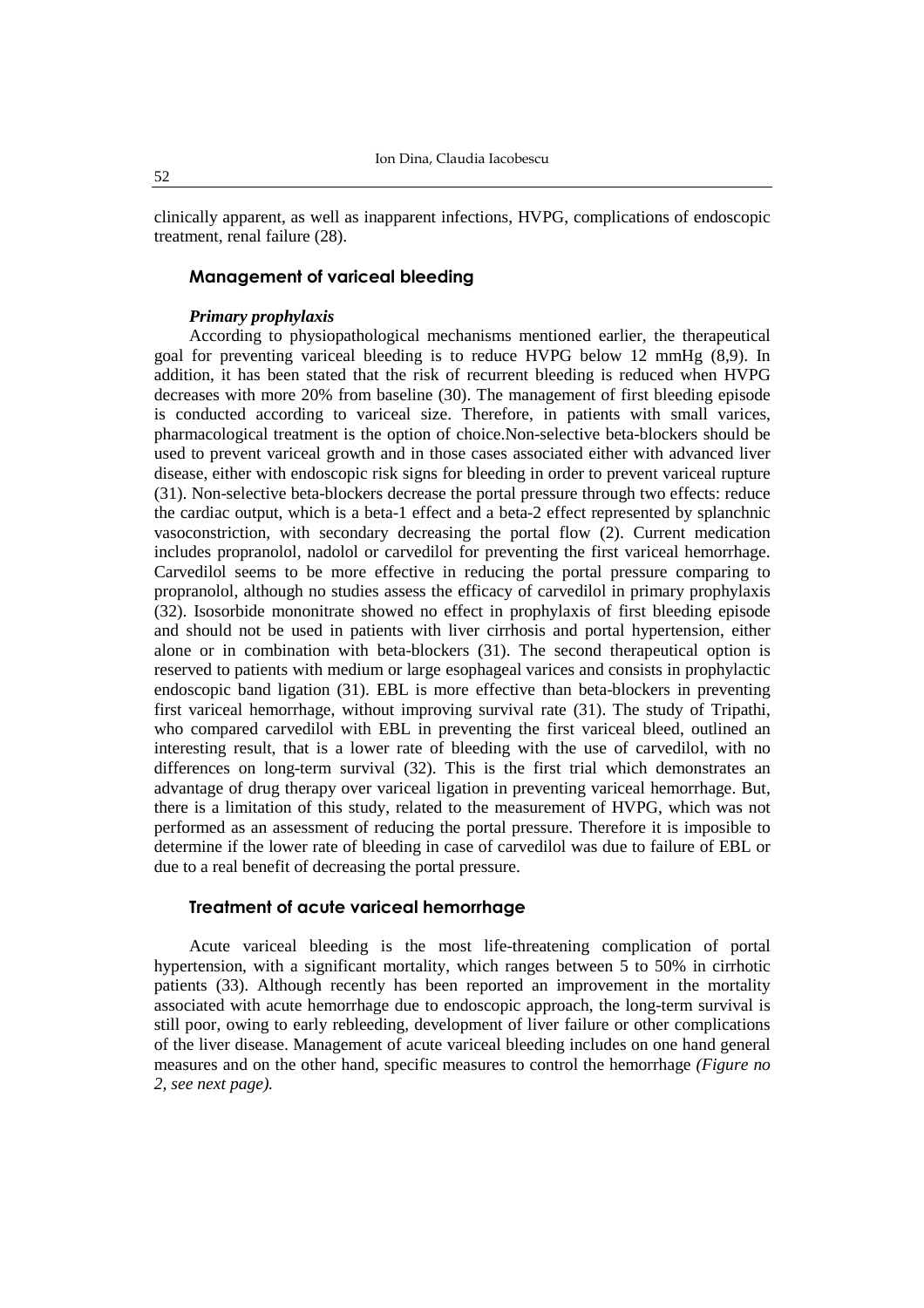

**Figure no.2**: *Algorithm of treatment of acute variceal bleeding* 

General measures refer to initial resuscitation, which is indicated in case of hemodynamic unstable patients. Hypovolemia should be corrected using saline solutions and blood replacement to maintain hemoglobin around 9-10g/dl. Overtransfusions should be avoided because may increase the portal pressure, precipitate a rebleeding episode and worsen ascites accumulation. Fresh frozen plasma and platelet transfusions are indicated in case of coagulopathy or severe thrombocytopenia, when platelet count is below  $50x10<sup>9</sup>/L$ . Cirrhotic patients with upper digestive hemorrhage present a significant risk for developing bacterial infections due to endotoxinemia, either spontaneous bacterial peritonis or other infections and are associated with failure to control bleeding or early rebleeding (34). For this reason, a short-term prophylaxis with antibiotics should be used in order to prevent early variceal rebleeding (34). Specific measures to control acute variceal hemorrhage consist of pharmacologic and endoscopic therapy. Pharmacologic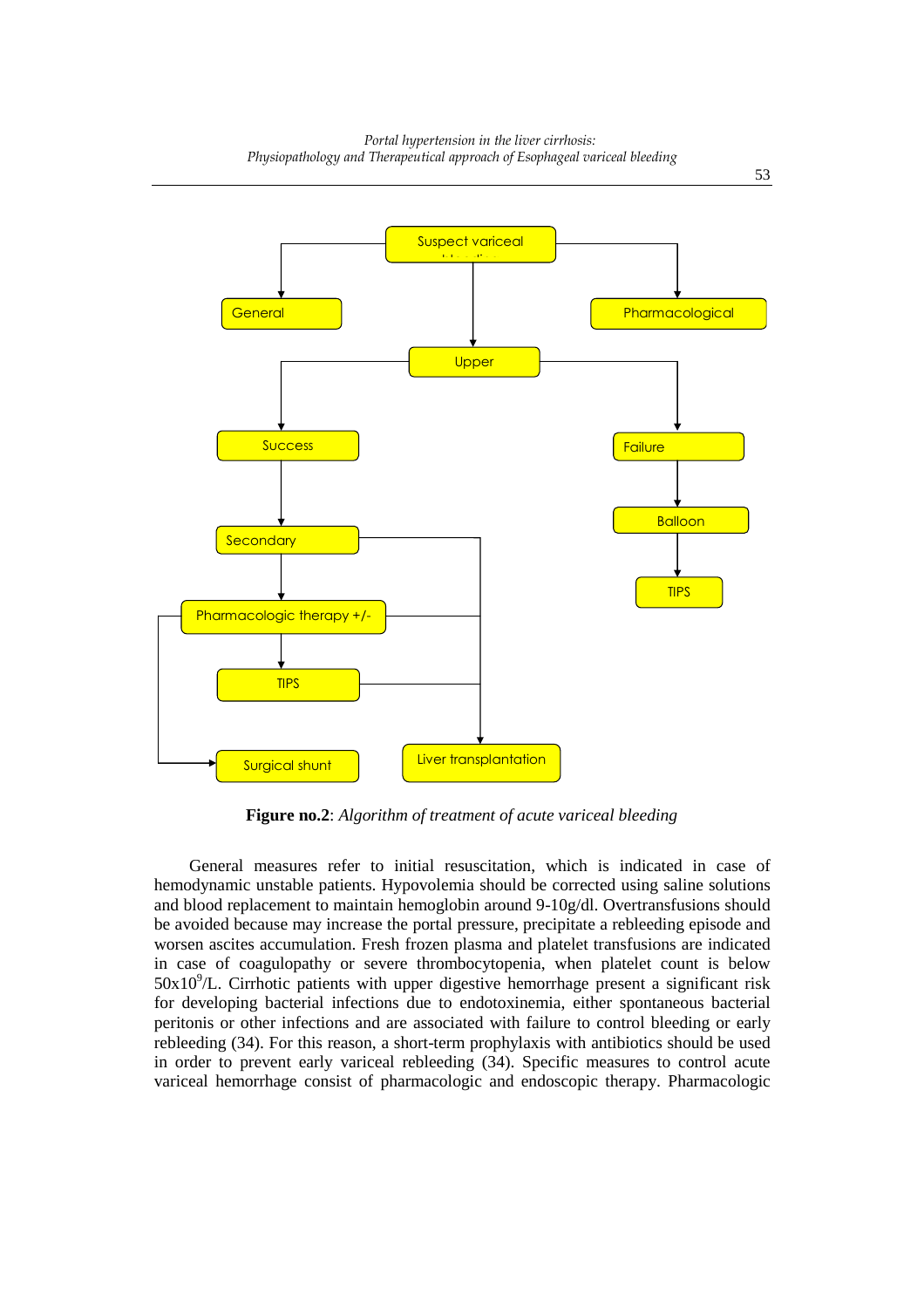therapy is initiated when the variceal source of bleeding is suspected, even before performing upper endoscopy. Vasopresin is considered the most potent splanchnic vasoconstrictor which decreases the portal inflow and subsequently the portal pressure, but which also has multiple side effects that limit its clinical use. The standard dose is 0,2-0,4 units/minute at continous intravenous infusion and can be increased to 0,8 units/minute for maximum 24 hours, always with concomitent administration of iv nitroglycerin to diminish the cardiac side effects (2). The most routinely used medications are terlipressin, a synthetic analogue of vasopressin and octreotide, a somatostatin analogue. Terlipressin acetat or glypressin is efficient in controlling acute variceal bleeding, has fewer side effects comparing to vasopressin and is associated with a decreased mortality rate (35).The initial dose is 2 mg iv every 4 hours, with reducing the dose at 1 mg every 4 hours, once the hemorrhage is controlled. Octreotide has the same effect on splanchnic circulation due to inhibition of vasodilatatory peptides, such as glucagon, leading to portal pressure decreasing. Sandostatin, the trade name, is a safe medication, used at an initial bolus of 50 µg followed by 50 µg /hour in continuous infusion for a 5 days period. Upper digestive endoscopy should be made as soon as possible, within 12 from admission, especially in cirrhotic patients with significant bleeding, in order to detect esophageal varices and to perform endoscopic therapy (31).



**Figure no.3:** *Variceal banding in acute hemorrhage*

The best endoscopic treatment, established by consensus, is considered esophageal variceal ligation *(Figure 3),* with clear benefits upon sclerotherapy in the initial control of variceal bleeding (31). Sclerotherapy should be performed only if ligation is not technically possible (31). Balloon tamponade is indicated in massive bleeding, for maximum 24 hours, as a temporary bridge to a definitive therapy. If emergency endoscopic treatment and pharmacological therapy fail to control bleeding, which is happening in 10-20% patients (2), other therapies for portal decompression should be considered.

In Child A cirrhosis, a shunt procedure is preffered, while in cases with severe liver dysfunction and decompensated cirrhosis, TIPS is the best therapeutic option (36). Some authors report hemorrhage control if a portocaval shunt is performed with 8 hours from onset of bleeding (37), but this approach is not routinely used in practice. TIPS is indicated in refractory acutely bleeding varices *(Figure no.4 a,b,c from the next page),* despite aggressive management, but not in patients who have bled only once from esophageal varices (38). Transjugular intrahepatic portosystemic shunt procedure consists in performing an intrahepatic channel between right hepatic vein and portal vein, using a

54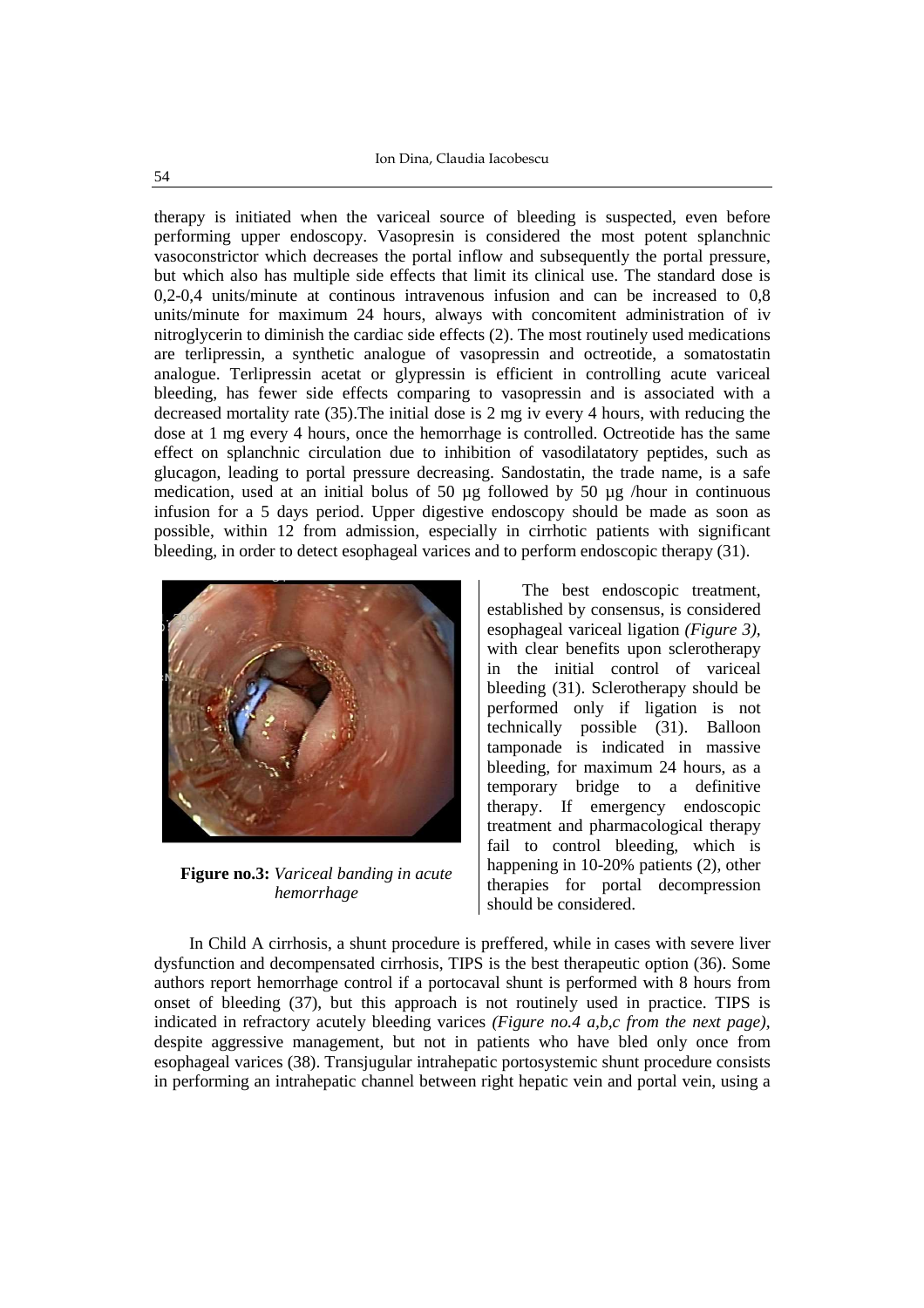metallic self-expandable stent with the aim of diverting the blood flow into systemic circulation.



### *Secondary prophylaxis*

Prevention of rebleeding should start from the 6-th day of the first episode of variceal hemorrhage (31). Early rebleeding is a well documented phenomenon and it occurs in 50% of patients in the first 6 weeks after the first bleeding episode, with an increased risk in cases with sever liver impairment (33). There have been proposed several therapeutical modalities, depending on previous use of prophylactic treatment. Endoscopic band ligation is the endoscopic method of choice for preventing rebleeding, because it proved to be superior to sclerotherapy (39). The combination of beta-blockers and band ligation is now considered the best therapeutical option in case of cirrhotic patients who did not receive primary prophylaxis and bled (31). In case of patients who already have received primary prophylaxis with beta-blockers and present with variceal hemorrhage, the attitude consists is adding band ligation, every two weeks, until eradication of varices is obtained. In case of patients with contraindications or intolerance to beta-blockers, esophageal band ligation is the preffered method for preventing rebleeding (31). The category of patients who fail to respond to pharmacological combined with endoscopic treatment, should be reffered for portal decompressive operations or TIPS, depending on cirrhosis severity (31). There are several types of shunt procedures: nonselective total portosystemic shunts, non-selective partial portosystemic shunts and, the most used selective, respectively splenorenal shunts (36). Despite the benefit of achieving hemostasis, there is no improvement in survival rate, compared to endoscopic techniques (36). Liver transplantation remains a salvage therapy for patients in Child B/C cirrhosis, providing good long-term outcomes, while TIPS may be used as a bridge to transplantation (31).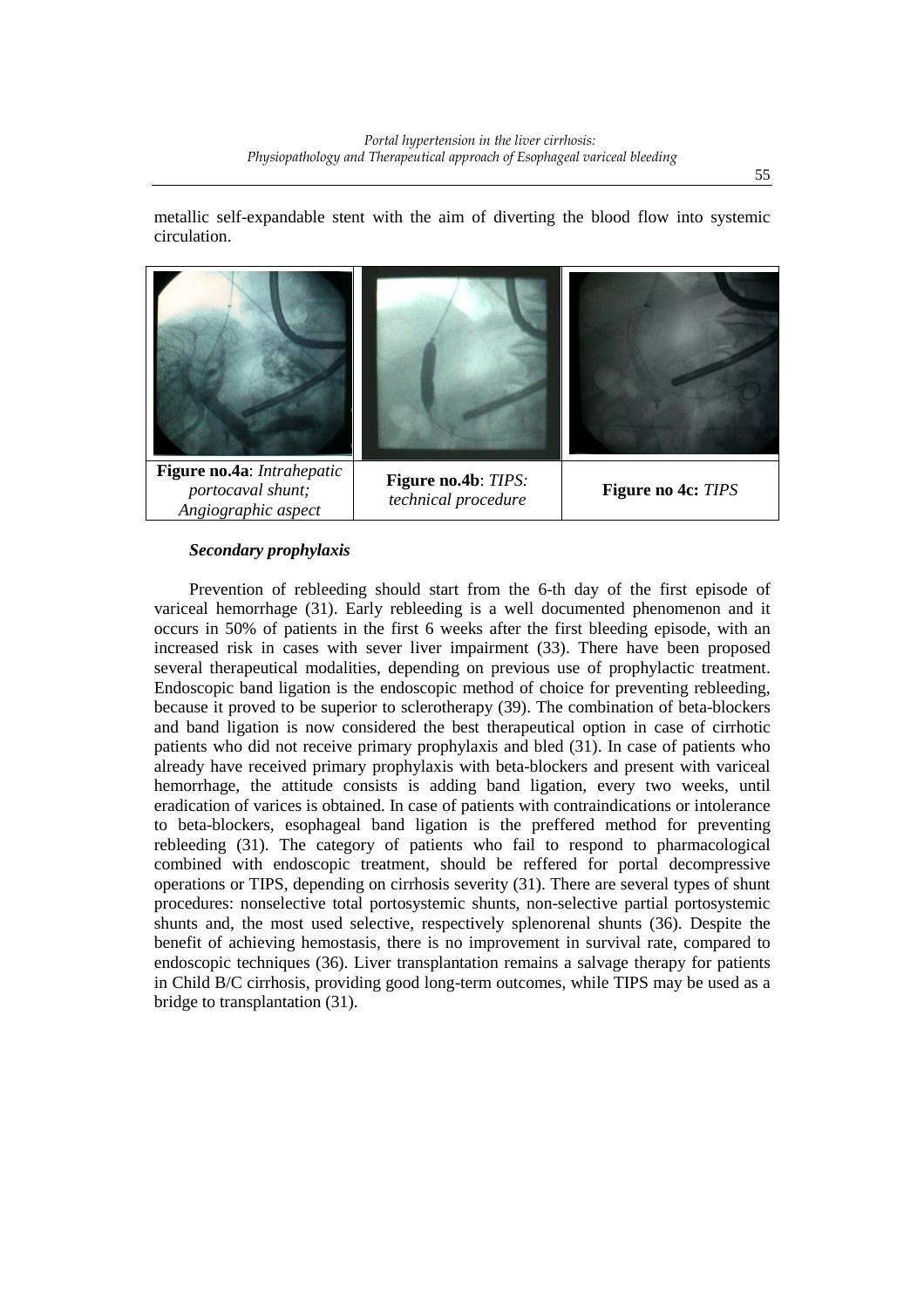#### **References**

1. Nina Dib, Frédéric Oberti and Paul Calès - *Current management of the complications of portal hypertension: variceal bleeding and ascites.* CMAJ • May 9, 2006; 174 (10).

2. Guadalupe Garcia-Tsao, Arun J. Sanyal, Norman D. Grace, William - *Carey, and the Practice Guidelines Committee of the American Association for the Study of Liver Diseases, the Practice Parameters Committee of the American College of Gastroenterology. Prevention and Management of Gastroesophageal Varices and Variceal Hemorrhage in Cirrhosis.* Hepatology, Vol. 46, No. 3, 2007

3. Gatta A., Sacerdoti D., Bolognesi M., Merkel C. - *Portal hypertension: state of the art*, Ital J Gastroenterol Hepatol. 1999 May; 31(4):326-45;

4. B.S. Sandhu, A.J. Sanyal - *Portal hypertension*. Hospital Physician, june2006

5. Perello A, Escorsell A, Bru C, Gilabert R, Moitinho E, Garcia-Pagan J C, et al. - *Wedged hepatic venous pressure adequately reflects portal pressure in hepatitis C virusrelated cirrhosis.* Hepatology 1999; 30:1393-1397.

6. Gilles Pomier-Layrargues - *Hepatic venous pressure gradient measurement: is it mandatory in the management of portal hypertension?* Journal of Gastroenterology and Hepatology (2004) 19, S158-S161

7. D'Amico G, Garcia-Pagan J.C., Luca A, Bosch J. - *HVPG reduction and prevention of variceal bleeding in cirrhosis. A systematic review.* Gastroenterology 2006; 131:1624.

8. Casado M., Bosch J., Garcia-Pagan J.C., Bru C., Banares R, Bandi J.C., et al. - *Clinical events after transjugular intrahepatic portosystemic shunt: correlation with hemodynamic findings.* Gastroenterology 1998; 114:1296-1303.

9. Bosch J., Pizcueta P., Feu F., Fernandez M, Garcia-Pagan J.C. - *Pathophysiology of portal hypertension*, Gastroenterol Clin North Am. 1992 Mar; 21(1):1-14

10. Bosch J., Garcia-Pagan J.C. - *Complications of cirrhosis. I. Portal hypertension*. J Hepatol. 2000; 32(1 Suppl):141-56.

11. Bosch J., Pizcueta P., Fernandez M, Feu F., Cirera I., Luca A., Garcia-Pagan J.C. - *Hepatic, splanchnic and systemic haemodynamic abnormalities in portal hypertension.* Baillieres Clin Gastroenterol. 1992 Sep; 6(3):425-36.

12. Llach J, Gines P, Arroyo V, Rimola A, Tito L, Badalamenti S, et al. - *Prognostic value of arterial pressure, endogenous vasoactive systems, and renal function in cirrhotic patients admitted to the hospital for the treatment of ascites.* Gastroenterology 1988; 94: 482-7.

13. Rockey D.C. - *Vascular mediators in the injured liver*. Hepatology 2003; 37: 4-12

14. Rockey D.C., Chung J.J. - *Endothelin antagonism in experimental hepatic fibrosis. Implications for endothelin in the pathogenesis of wound healing.* J Clin Invest 1996; 98: 1381-8.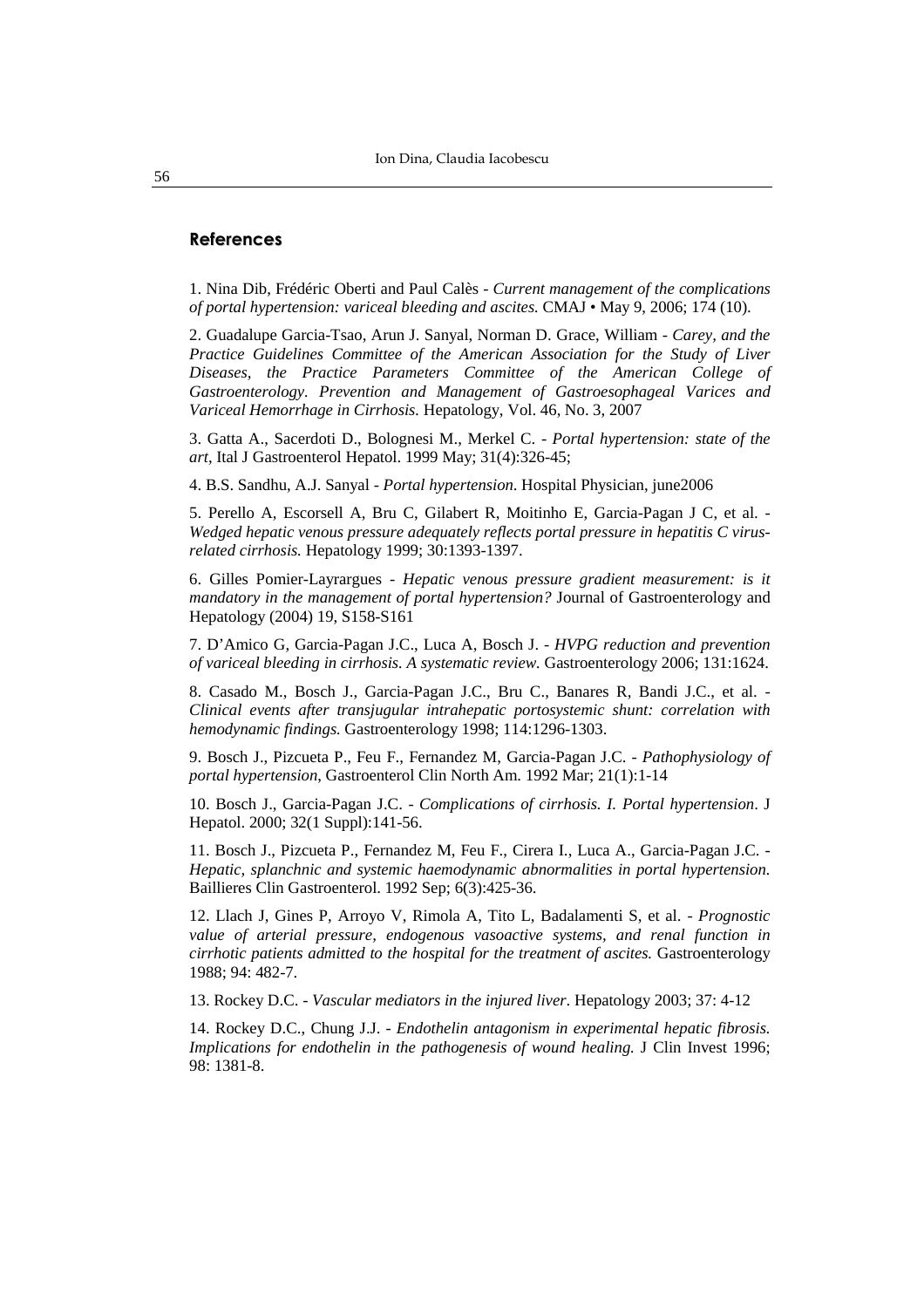15. Arroyo V., Bosch J., Mauri M., Ribera F., Navarro-Lopez F., Rodes J. - *Effect of angiotensin-II blockade on systemic and hepatic hemodynamics and on the reninangiotensin-aldosterone system in cirrhosis with ascites.* Eur J Clin Invest 1981; 11: 221-9.

16. Bataller R., Gines P., Nicolas J.M., Gorbig M.N., Garcia-Ramallo E., Gasull X., et al. *Angiotensin induces contraction and proliferation of human hepatic stellate cells.* Gastroenterology 2000; 118: 1149-56.

17. Oben J.A., Roskams T., Yang S., Lin H., Sinelli N., Torbenson M., et al. - *Hepatic fibrogenesis requires sympathetic neurotransmitters.* Gut 2004; 53: 438-45.

18. Rockey D.C., Chung J.J. - *Reduced nitric oxide production by endothelial cells in cirrhotic rat liver: endothelial dysfunction in portal hypertension.* Gastroenterology 1998; 114: 344-51

19. Wiest R., Groszmann R.J. - *The paradox of nitric oxide in cirrhosis and portal hypertension: too much, not enough*. Hepatology 2002; 35: 478-91.

20. Silva G., Navasa M., Bosch J., Chesta J., Pilar Pizcueta M., Casamitjana R, et al. *Hemodynamic effects of glucagon in portal hypertension.* Hepatology 1990; 11: 668-73.

21. Sanyal A.J., Bosch J., Blei A., Arroyo V. - *Portal hypertension and its complications.* Gastroenterology. May 2008; 134(6):1715-28.

22. de Franchis R. - *Incidental esophageal varices*. Gastroenterology.2004 June; 126 (7)

23. Sabbà C., Merkel C., Zoli M., et al. - *Inter-observer and inter-equipment variability of echo-Doppler examination of the portal vein: effect of a cooperative training program*. Hepatology 1995; 21:428-433

24. de Franchis R. - *Updating consensus in portal hypertension: report of the Baveno III consensus workshop on definitions, methodology and therapeutic strategies in portal hypertension.* J Hepatology 2000; 33:846-852

25. Giannini E.G., Zaman A., Kreil A., Floreani A., Dulbecco P., Testa E., Sohaey R., Verhey P., Peck-Radosavljevic M., Mansi C., Savarino V., Testa R. - *Platelet count/spleen diameter ratio for the noninvasive diagnosis of esophageal varices: results of a multicenter, prospective, validation study.* Am J Gastroenterol.2006 Nov; 101(11): 2511- 9

26. Görg C., Riera-Knorrenschild J., Dietrich J. - *Colour Doppler ultrasound flow patterns in the portal venous system.* British Journal of Radiology 75 (2002), 919-929

27. Laurence Annet, MD, Roland Materne, MD, Etienne Danse, MD, Jacques Jamart, MD, Yves Horsmans, MD, PhD and Bernard E. Van Beers - *Hepatic Flow Parameters Measured with MR Imaging and Doppler US: Correlations with Degree of Cirrhosis and Portal Hypertension* - Radiology 2003; 229:409-414

28. Anastasios A. Mihas, Arun J. Sanyal - *Recurrent variceal bleeding despite endoscopic and medical therapy*. Gastroenterology. 2004 Aug.127(2)